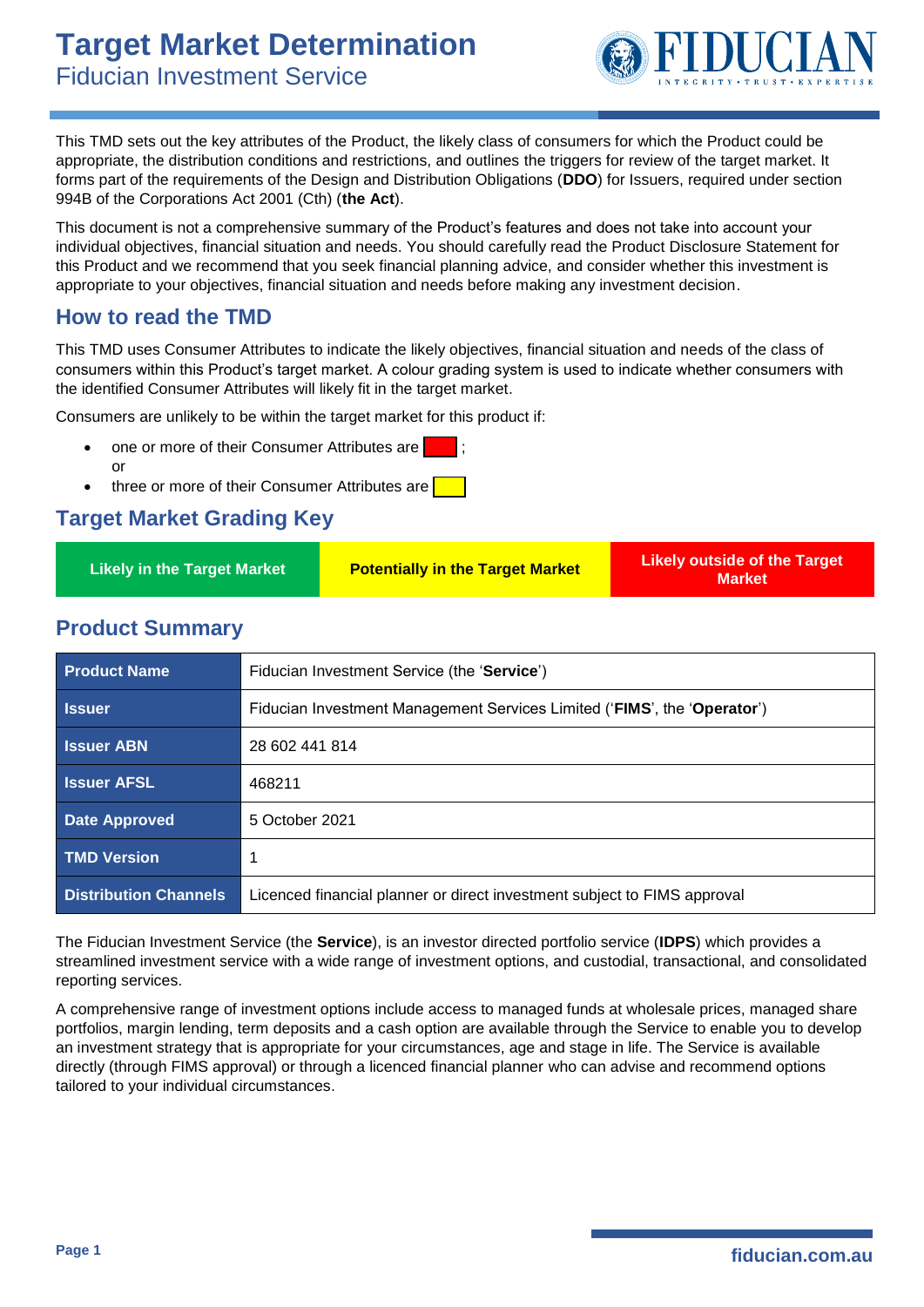

| <b>Product Features / Key Attributes</b>                                                                                                                                                                                                                                                                                                                                                                        | <b>Consumer Attributes</b>  | <b>Target</b><br><b>Market</b><br><b>Indication</b> |
|-----------------------------------------------------------------------------------------------------------------------------------------------------------------------------------------------------------------------------------------------------------------------------------------------------------------------------------------------------------------------------------------------------------------|-----------------------------|-----------------------------------------------------|
| <b>Investment Objective</b>                                                                                                                                                                                                                                                                                                                                                                                     |                             |                                                     |
| The Service provides a wide choice of investment options which are<br>either managed by FIMS or with the combined support of a number of<br>specialist asset sector fund managers or are managed by individual<br>fund managers in accordance with their stated investment styles. You<br>may rebalance your investment portfolio at any time by switching<br>between the various investment options available. | <b>Capital Growth</b>       |                                                     |
| A minimum initial investment of at least \$5,000 is required for<br>investing in the Service. If the consumer wishes to invest in a Fiducian<br>Managed Portfolio, the minimum initial investment is \$50,000. Please<br>refer to the PDS and TMD for each relevant product for further<br>information on fees and costs and the target market for each                                                         | Income                      |                                                     |
| underlying product.<br>Investment options available are:<br>Managed Funds:<br>Fiducian Funds (suite of Multi-Manager Funds)<br>$\circ$<br>Fiducian Collection (a range of sector and specialist funds of<br>$\circ$<br>selected individual Investment Managers)                                                                                                                                                 | <b>Capital Preservation</b> |                                                     |
| Fiducian Managed Portfolios (professionally managed<br>$\circ$<br>portfolios of shares)<br><b>Shares</b><br><b>Share Portfolios</b><br>Bank Term Deposits - range of terms available<br>٠<br>Cash                                                                                                                                                                                                               | <b>Capital Guaranteed</b>   |                                                     |
| Where applicable, the relevant issuers of each investment product will<br>prepare a separate TMD which should be read and considered prior to<br>making a decision on whether to invest in any of the investment options.                                                                                                                                                                                       | <b>Specialist Fund</b>      |                                                     |
| <b>Investment Timeframe</b>                                                                                                                                                                                                                                                                                                                                                                                     |                             |                                                     |
| Dependant on your investment options chosen. Refer to the relevant                                                                                                                                                                                                                                                                                                                                              | Short ( $\leq$ 2 years)     |                                                     |
| TMD of each of the products.                                                                                                                                                                                                                                                                                                                                                                                    | Medium $(3 - 5$ years)      |                                                     |
|                                                                                                                                                                                                                                                                                                                                                                                                                 | Long $(> 5$ years)          |                                                     |
| <b>Risk Level</b>                                                                                                                                                                                                                                                                                                                                                                                               |                             |                                                     |
| Dependant on your investment options chosen. Refer to the relevant<br>TMD of each of the products.                                                                                                                                                                                                                                                                                                              | Very low (Band 1)           |                                                     |
|                                                                                                                                                                                                                                                                                                                                                                                                                 | Low (Band 2)                |                                                     |
|                                                                                                                                                                                                                                                                                                                                                                                                                 | Low to Medium (Band 3)      |                                                     |
|                                                                                                                                                                                                                                                                                                                                                                                                                 | Medium (Band 4)             |                                                     |
|                                                                                                                                                                                                                                                                                                                                                                                                                 | Medium to High (Band 5)     |                                                     |
|                                                                                                                                                                                                                                                                                                                                                                                                                 | High (Band 6)               |                                                     |
|                                                                                                                                                                                                                                                                                                                                                                                                                 | Very high (Band 7)          |                                                     |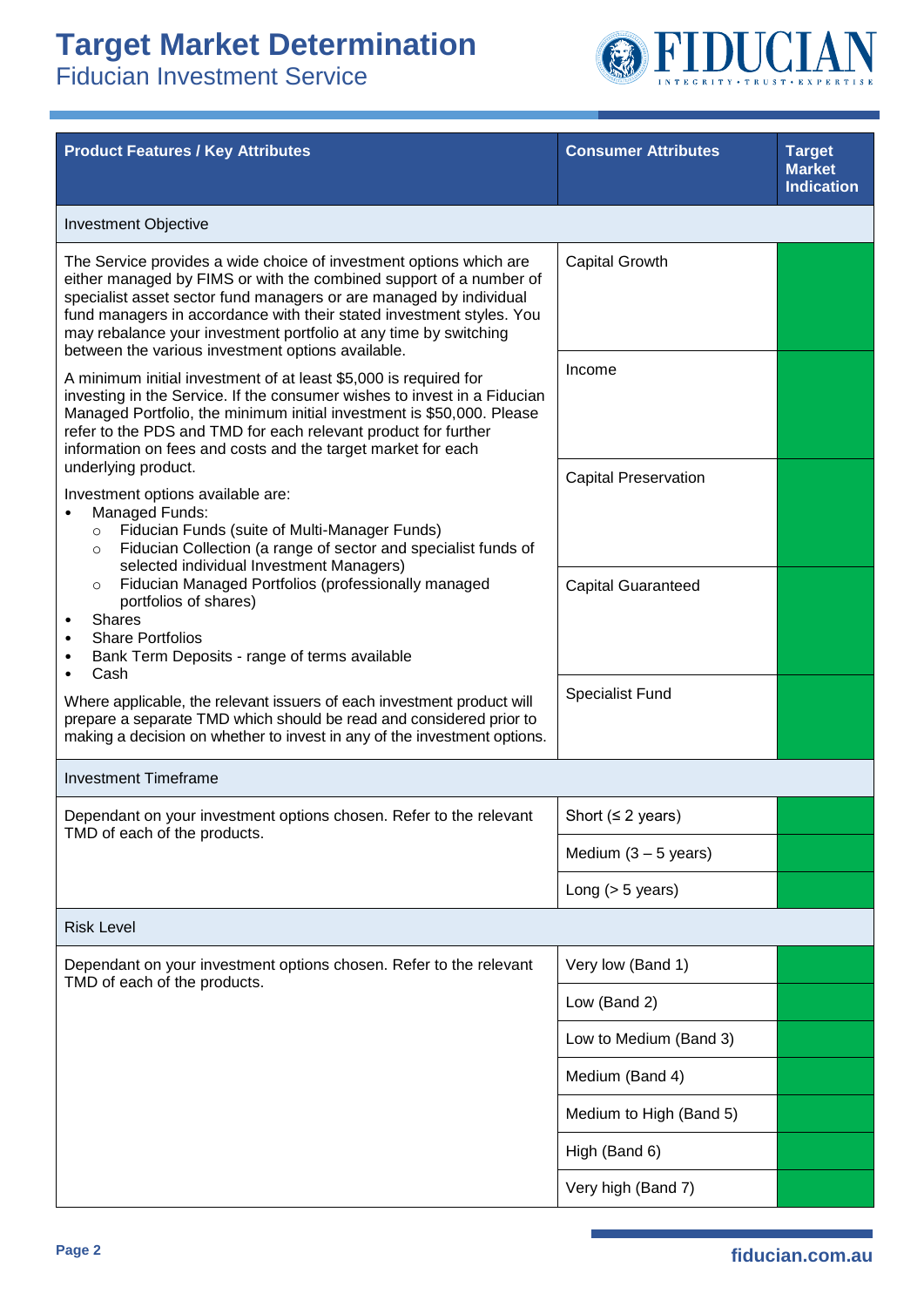Fiducian Investment Service



| <b>Asset Classes / Diversification</b>                                                                                                                                                                                                                                                                                                                          |                                |  |  |
|-----------------------------------------------------------------------------------------------------------------------------------------------------------------------------------------------------------------------------------------------------------------------------------------------------------------------------------------------------------------|--------------------------------|--|--|
| Dependant on your investment options chosen. Refer to the relevant<br>TMD of each of the products. Some options include the following<br>diversification:                                                                                                                                                                                                       | Australian shares              |  |  |
| <b>Australian Shares</b><br>$\bullet$<br>Australian Smaller Company Shares<br>٠                                                                                                                                                                                                                                                                                 | International shares           |  |  |
| <b>Geared Australian Shares</b><br>٠<br><b>International Shares</b><br>٠<br><b>Property Securities</b><br>٠                                                                                                                                                                                                                                                     | Property                       |  |  |
| <b>Technology Shares</b><br>٠<br><b>Global Smaller Companies Shares</b><br>$\bullet$<br><b>Emerging Markets Shares</b>                                                                                                                                                                                                                                          | <b>Fixed interest</b>          |  |  |
| Cash<br>Social Aspiration Investments                                                                                                                                                                                                                                                                                                                           | Cash                           |  |  |
| <b>Product Use</b>                                                                                                                                                                                                                                                                                                                                              |                                |  |  |
| Dependant on your investment options chosen. Refer to the relevant<br>TMD of each of the products.                                                                                                                                                                                                                                                              | Low redemption frequency       |  |  |
|                                                                                                                                                                                                                                                                                                                                                                 | Medium redemption<br>frequency |  |  |
|                                                                                                                                                                                                                                                                                                                                                                 | High redemption frequency      |  |  |
| Why is the Service likely to be consistent with the likely objectives, financial situation and needs of consumers                                                                                                                                                                                                                                               |                                |  |  |
| The Service is designed for consumers wanting personal service with an increased diversification of investment<br>options through professionally selected fund managers, online account administration, consolidated reporting, and<br>the flexibility to design a portfolio that suits their investment needs. It is likely to be appropriate for the class of |                                |  |  |

consumers identified in the section below titled '**Appropriateness**'.

### **Appropriateness**

The Operator of the Service has assessed the product and formed the view that the product, including its key attributes, is likely to be consistent with the objectives, financial situation and needs of consumers in the target market as described here. The attributes of this product are likely to be suitable for consumers with the attributes identified below, because:

- the product has been designed specifically for clients who receive personal advice;
- there is a range of investment options to cater for a broad range of risk profiles and asset class preferences; and
- the fees and costs associated with the product are consistent with market rates.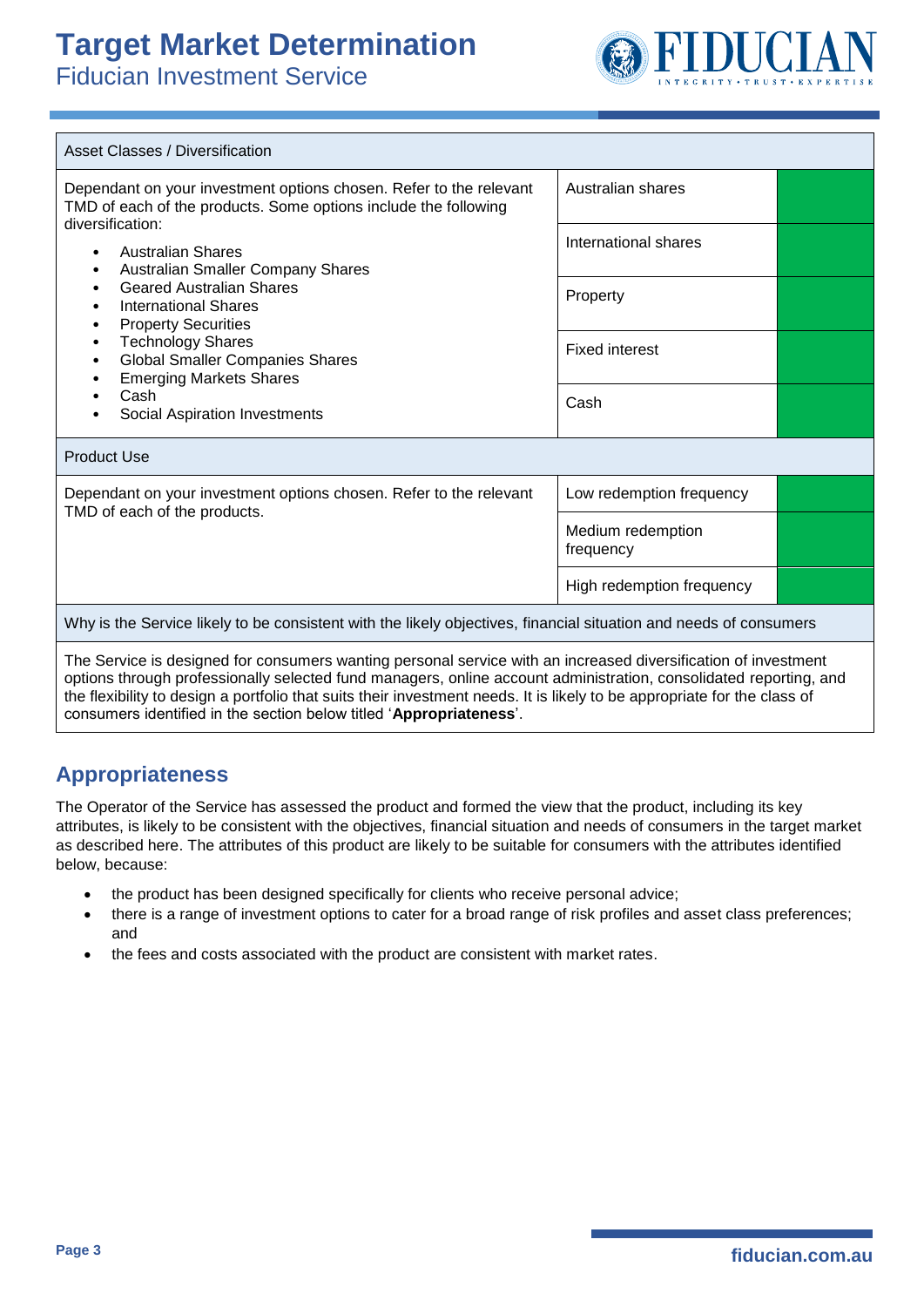

| <b>Consumer objectives,</b><br>needs & financial situation | <b>Details</b>                                                                                                                                                                                                                                                                                                                                                                |
|------------------------------------------------------------|-------------------------------------------------------------------------------------------------------------------------------------------------------------------------------------------------------------------------------------------------------------------------------------------------------------------------------------------------------------------------------|
| Consumer type                                              | Individuals receiving personal advice from a financial planner.                                                                                                                                                                                                                                                                                                               |
| Consumer objectives                                        | This product is designed for consumers wanting personal service with an increased<br>diversification of investment options through professionally selected fund managers,<br>online account administration, consolidated reporting, and the flexibility to design a<br>portfolio that suits their investment needs.                                                           |
|                                                            | It is designed for consumers with one or more of the following short term & long-term<br>objectives:                                                                                                                                                                                                                                                                          |
|                                                            | to hold and accumulate capital/wealth;<br>$\bullet$<br>to enable the generation of a source of income; and<br>$\bullet$<br>to achieve diversification by accessing a range of investment products<br>٠<br>an ability to invest at any time or on a regular basis, or both<br>$\bullet$<br>online reporting of portfolio holdings, transaction sand tax reporting<br>$\bullet$ |
| Consumer financial situation                               | <b>Consumer's life stage</b>                                                                                                                                                                                                                                                                                                                                                  |
|                                                            | This product is designed for consumers who have a financial adviser who provides<br>them personal advice and is over the age of 18.                                                                                                                                                                                                                                           |
|                                                            | Intended initial investment amount                                                                                                                                                                                                                                                                                                                                            |
|                                                            | A consumer requires a minimum initial investment of at least \$5,000 for the Service.<br>If the consumer wishes to invest in a Fiducian Managed Portfolio, the minimum initial<br>investment is \$50,000.                                                                                                                                                                     |
| Consumer needs                                             | This product is designed to be suitable for a consumer with the following needs:                                                                                                                                                                                                                                                                                              |
|                                                            | Consumer's intended level of decision making                                                                                                                                                                                                                                                                                                                                  |
|                                                            | A desire to have a level of decision making with investments chosen by the consumer<br>or the consumer's financial planner from a suite of professionally selected investment<br>options, with administration and custody provided by the Service, and consolidated<br>reporting of quarterly and annual statements.                                                          |
|                                                            | Consumer's intended type of investment products on the menu                                                                                                                                                                                                                                                                                                                   |
|                                                            | Consumers who seek to diversify assets, have varying attitudes to risk versus return,<br>and liquidity and have varying cash flow needs.                                                                                                                                                                                                                                      |
|                                                            | In relation to the type of products on the investment menu, any one or more of the<br>following:                                                                                                                                                                                                                                                                              |
|                                                            | Sector specific options and/or sub-sector specific options<br>٠<br>Alternative investment options<br>٠<br>Diversified portfolio options<br>٠<br>Australian and international share options<br>٠<br>Separately managed accounts<br>٠<br>Term deposits and cash<br>٠                                                                                                            |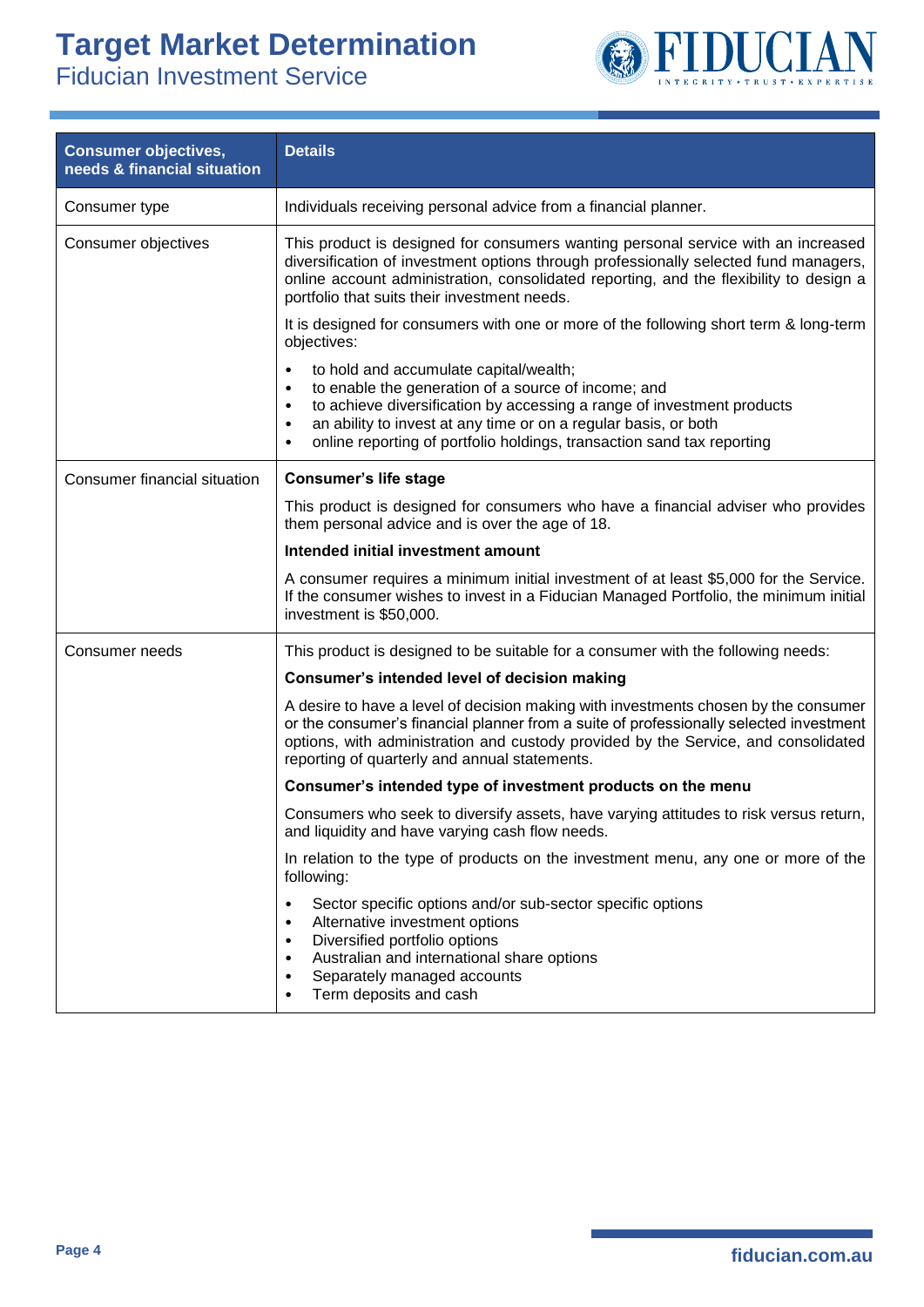

| <b>Distribution Conditions and Restrictions</b>                                                                                                                                                                                                                                                                                                                            |                                                                                                   |
|----------------------------------------------------------------------------------------------------------------------------------------------------------------------------------------------------------------------------------------------------------------------------------------------------------------------------------------------------------------------------|---------------------------------------------------------------------------------------------------|
| <b>Distribution Conditions / Restrictions</b>                                                                                                                                                                                                                                                                                                                              | <b>Distribution Channels</b>                                                                      |
| The Service will be available to consumers through a<br>licenced financial planner, with product-specific content on<br>the Operator's website to help consumers and financial<br>planners to identify whether they are likely to be in the target<br>market for this particular product.                                                                                  | Distribution to consumers who have received<br>personal financial advice from a Financial Planner |
| Consumers who have previously received financial advice<br>and no longer are aligned with a financial planner may<br>maintain their account in the Service.                                                                                                                                                                                                                |                                                                                                   |
| Direct applications to the Operator will be assessed on a<br>case-by-case basis.                                                                                                                                                                                                                                                                                           | Direct investment subject to the Operator's approval                                              |
| The Service should only be distributed to prospective<br>consumers who are (1) ordinarily resident in Australia; (2) are<br>over the age of 18; (3) individuals who hold Australian bank<br>accounts; and (4) either (i) have received personal financial<br>advice from a licenced financial planner to invest in the<br>Service; (ii) with the approval of the Operator. |                                                                                                   |
| Distributors must also ensure that they comply with all<br>regulatory provisions relating to financial products including<br>but not limited to the Corporations Act, Privacy Act and other<br>relevant law.                                                                                                                                                               |                                                                                                   |
| The Service must not be distributed through Robo advisors.                                                                                                                                                                                                                                                                                                                 |                                                                                                   |
| Why are these conditions/restrictions appropriate?                                                                                                                                                                                                                                                                                                                         |                                                                                                   |
| The Service is available to consumers, preferably through a licenced Financial Planner, who will be able consider the<br>best interests of consumers prior to investing in the Service to ensure that consumers have received personal<br>financial advice relevant to their situation and needs.                                                                          |                                                                                                   |

| <b>Mandatory Review Periods</b><br>This part is required under section 994B(5)(e) and (f) of the Act |                           |
|------------------------------------------------------------------------------------------------------|---------------------------|
| Review period                                                                                        | Maximum period for review |
| Initial review                                                                                       | 1 year, 3 months          |
| Subsequent review                                                                                    | 3 years, 3 months         |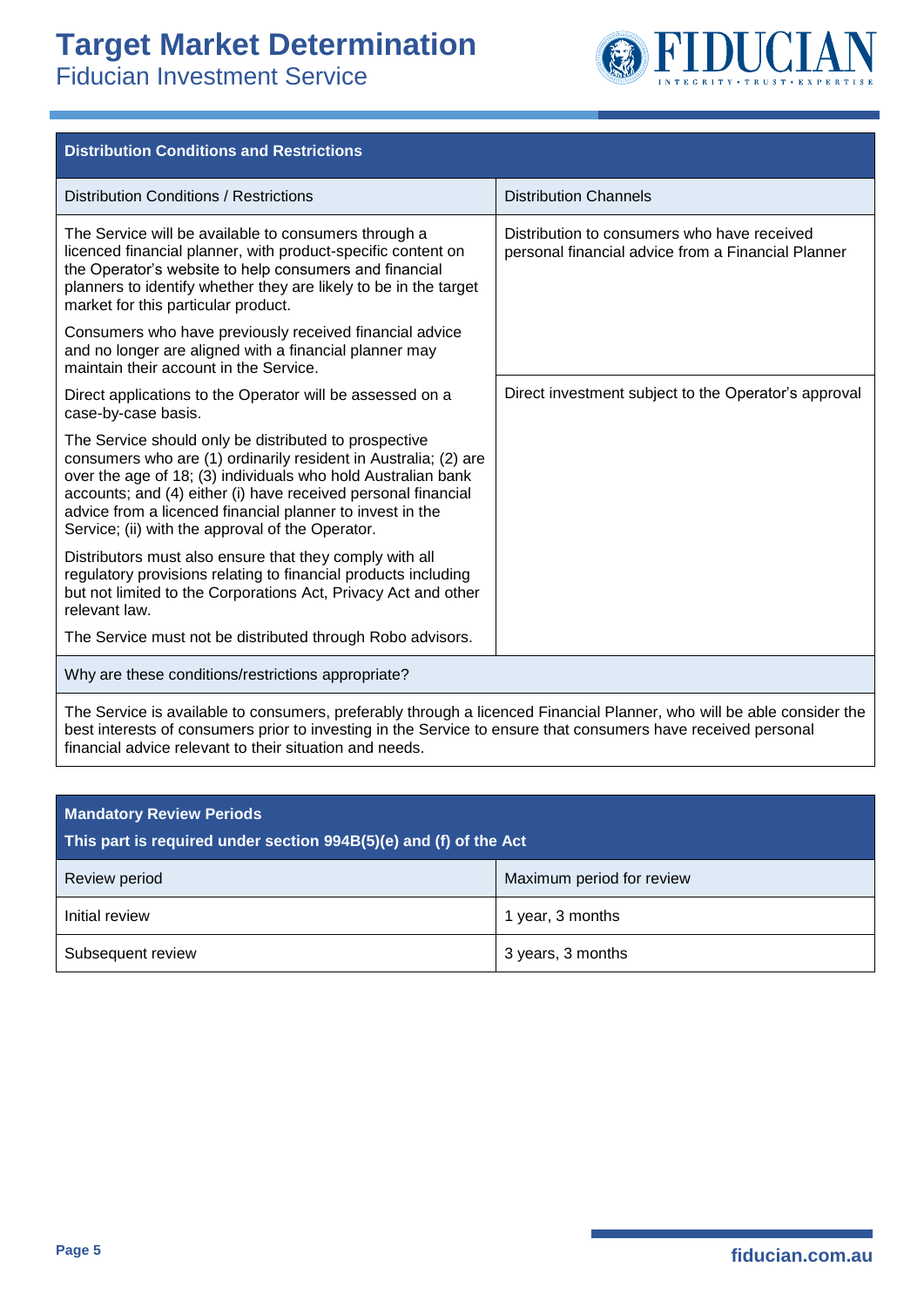Fiducian Investment Service



| <b>Review Periods</b>                                                                                                                                |                                                                                                                          |
|------------------------------------------------------------------------------------------------------------------------------------------------------|--------------------------------------------------------------------------------------------------------------------------|
| <b>Review Period</b>                                                                                                                                 | <b>Review Triggers</b>                                                                                                   |
| This TMD is subject to a review at least bi-annually or sooner<br>if any of the Review Triggers occur or arising through<br>regulatory requirements. | Material change to the product's features, including<br>its key attributes.                                              |
|                                                                                                                                                      | Material change to the product's objective,<br>benchmark, liquidity or performance over a<br>significant period of time. |
|                                                                                                                                                      | The Trustee has determined that an ASIC reportable<br>'significant dealing' has occurred.                                |
|                                                                                                                                                      | Material number of complaints (as defined in section<br>994A(1) of the Act) about the product or its<br>distribution.    |
|                                                                                                                                                      | The use of Product Intervention Powers, regulator<br>orders or directions that materially affects the<br>product.        |

| <b>Distribution Reporting Requirements</b>                                                                                                                                                                                                                                                                              |                                                                                                                                   |                     |
|-------------------------------------------------------------------------------------------------------------------------------------------------------------------------------------------------------------------------------------------------------------------------------------------------------------------------|-----------------------------------------------------------------------------------------------------------------------------------|---------------------|
| <b>Reporting Requirements</b>                                                                                                                                                                                                                                                                                           | <b>Reporting Period</b>                                                                                                           | Who this applies to |
| A significant dealing that is not consistent with the TMD,<br>including dealings in breach of the distributor conditions or<br>outside the target market. Notify the Trustee in writing.                                                                                                                                | As soon as practicable but<br>no later than 10 business<br>days after distributor<br>becomes aware of the<br>significant dealing. | All distributors    |
| Complaints (as defined in section 994A(1) of the Act) relating<br>to the product design, product availability and distribution.<br>The following information is to be provided to the Trustee for<br>each complaint:                                                                                                    | Within 10 business days<br>following end of each<br>quarter.                                                                      | All distributors    |
| (a) What is the complaint and the consumer's expected<br>outcomes from the complaint.<br>(b) Factual circumstances of the complaint<br>The Consumer's status in the target market<br>(c)<br>The Consumer's investment objective, investment<br>(d)<br>timeframe and risk tolerance<br>(e) Any outcomes to the complaint |                                                                                                                                   |                     |
| To the extent a distributor is aware, report on each identified<br>dealing outside of the target market, including reason why the<br>acquisition was made outside of target market, and whether<br>the acquisition occurred under personal advice.                                                                      | Within 10 business days<br>following end of each<br>quarter.                                                                      | All distributors    |

Distributors may report to using by sending their report to **TMDReporting@fiducian.com.au** or through recognised software providers (eg iress).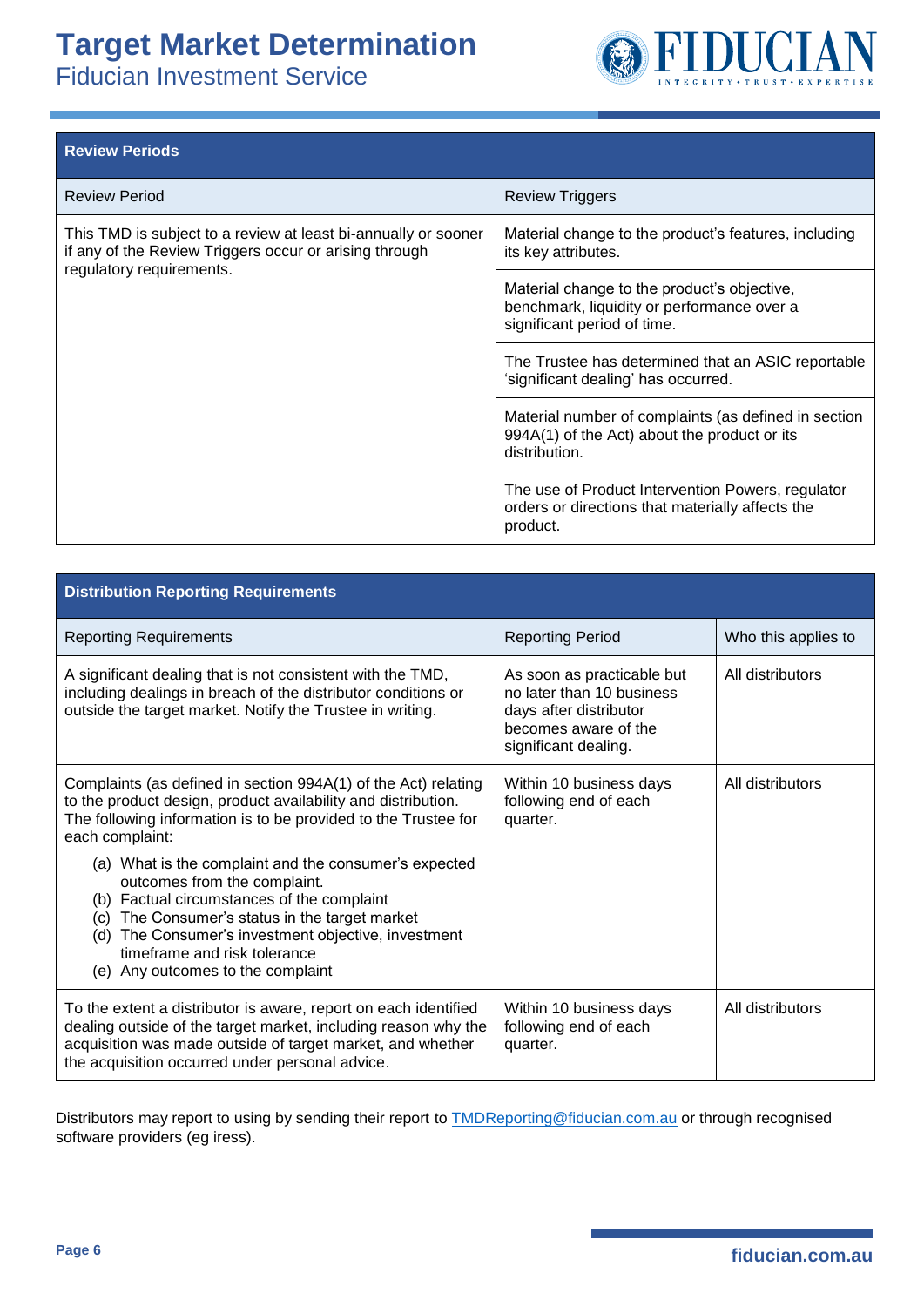Fiducian Investment Service



### **Definitions**

| Term                                                    | <b>Definition</b>                                                                                                                                                                                                                                                                                                                                                                                                                     |
|---------------------------------------------------------|---------------------------------------------------------------------------------------------------------------------------------------------------------------------------------------------------------------------------------------------------------------------------------------------------------------------------------------------------------------------------------------------------------------------------------------|
| Investment objective                                    |                                                                                                                                                                                                                                                                                                                                                                                                                                       |
| Capital Growth                                          | The product is designed to generate capital return from the growth of the value of<br>the underlying assets over time. The product provides material exposure to growth<br>assets or otherwise seeks an investment return above the current inflation rate.                                                                                                                                                                           |
| Income                                                  | The product is designed to generate a positive yield in order to distribute regular<br>investment income to investors. The product provides material exposure to income-<br>generating assets (typically, high dividend-yielding equities, fixed income securities<br>and money market instruments). The product may also seek long-term capital<br>growth and be labelled with a 'total return' (or similar) strategy and objective. |
| <b>Capital Preservation</b>                             | The product is designed to preserve capital and limit loss in the portfolio. The<br>product provides material exposure to defensive assets and seeks to reduce<br>volatility and minimise loss in a market down-turn.                                                                                                                                                                                                                 |
| <b>Capital Guaranteed</b>                               | The product is designed to seek a guarantee or protection against capital loss whilst<br>still seeking the potential for capital growth (typically gained through a derivative<br>arrangement). The product would normally invest in products that are capital<br>guaranteed investments, term deposits and cash, where future performance is not<br>guaranteed other than that it not be negative.                                   |
| Specialist<br>(Sustainable / Ethical /<br>Sharia / ESG) | These are funds that have a specific investment style and specialisation, such as<br>ESG, Sharia etc.                                                                                                                                                                                                                                                                                                                                 |